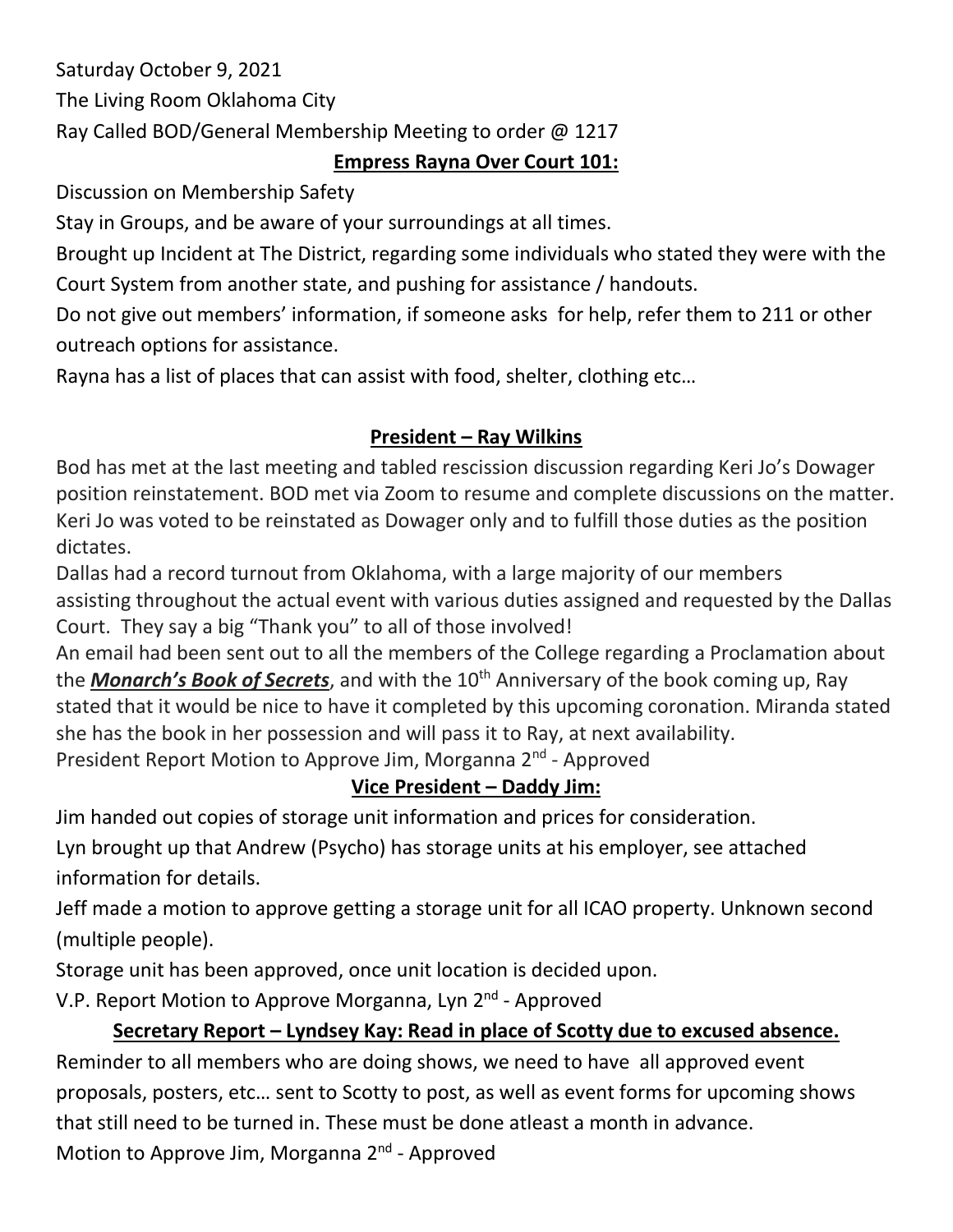#### **Treasurer Report - Lyndsey Kay:**

See Attached for Financial Reports

Discussion regarding split of funds for General Fund / Coronation.

Savings account to be opened, specifically for the Coronation funds, to be held until checks to be written for Coronation costs. We should not be proposing show funds raised go just to the General Fund. From now on, all event proposals must specify General Fund, and then where it is going, i.e. Coronation, Operations, Advertising, if you so chose, etc…

It was brought up that previous reigns had started with \$3,000 in Coronation fund, then increased byt \$1,000 yearly to eventually be able to pay for Coronation without having to do additional shows / fundraisers. With the limited profit of last coronation, we need to seriously look at overall spending, and coroporate sponsors / vending as the ICAO to bring in additional funds for Coronation. Blinged hats, commerative shirts, sundries, etc… brought up as an option if we can have a member help run a table. To be further discussed at the next meeting. Lyn brought up adding \$10 to advertising cost to add each court to the back of the commemerative shirt . This will allow the advertising court to list their upcoming coronation date, and or, the court simply be listed as a sponsor. Different tiers will be available for corporate, ICS, and individual sponsors.

Discussed pushing ticket sales for Coronation sooner, and coming up with ideas to have less people paying at the door. And based on additional food costs from last coronation, we ended up losing money. This simply must be avoided.

Treasurer's Report Motion to Approve – Jim, Morganna 2<sup>nd</sup> - Approved

#### **Member @ Large Report - Morganna**

Still reaching out in the community, working on membership drives.

They just completed the last summer edition of Feed the Kids.

Morganna has requested \$ 150 for November and \$150 for December to cover the holiday meals, which ICAO has been asked to provide. The usual is \$75, but asking for more, as this is for the large meals, for the individuals who will have nowhere else to go.

Morganna made the motion to approve the temporary increase in funds for Nov. / Dec. Jeff 2<sup>nd</sup>, - Approved

Motion to Approve Member at Large Report - Jim, Jeff 2<sup>nd</sup> - Approved

## **Dean's Report – Emperor XII, Jeff Germany**

Discussed Rayna's events from last month, shows, outreach etc….

Will be sending his report to Scotty.

Triton has been elevated to Prince Royale.

Dean's Report Motion to Approve – Morganna, Jim 2<sup>nd</sup> - Approved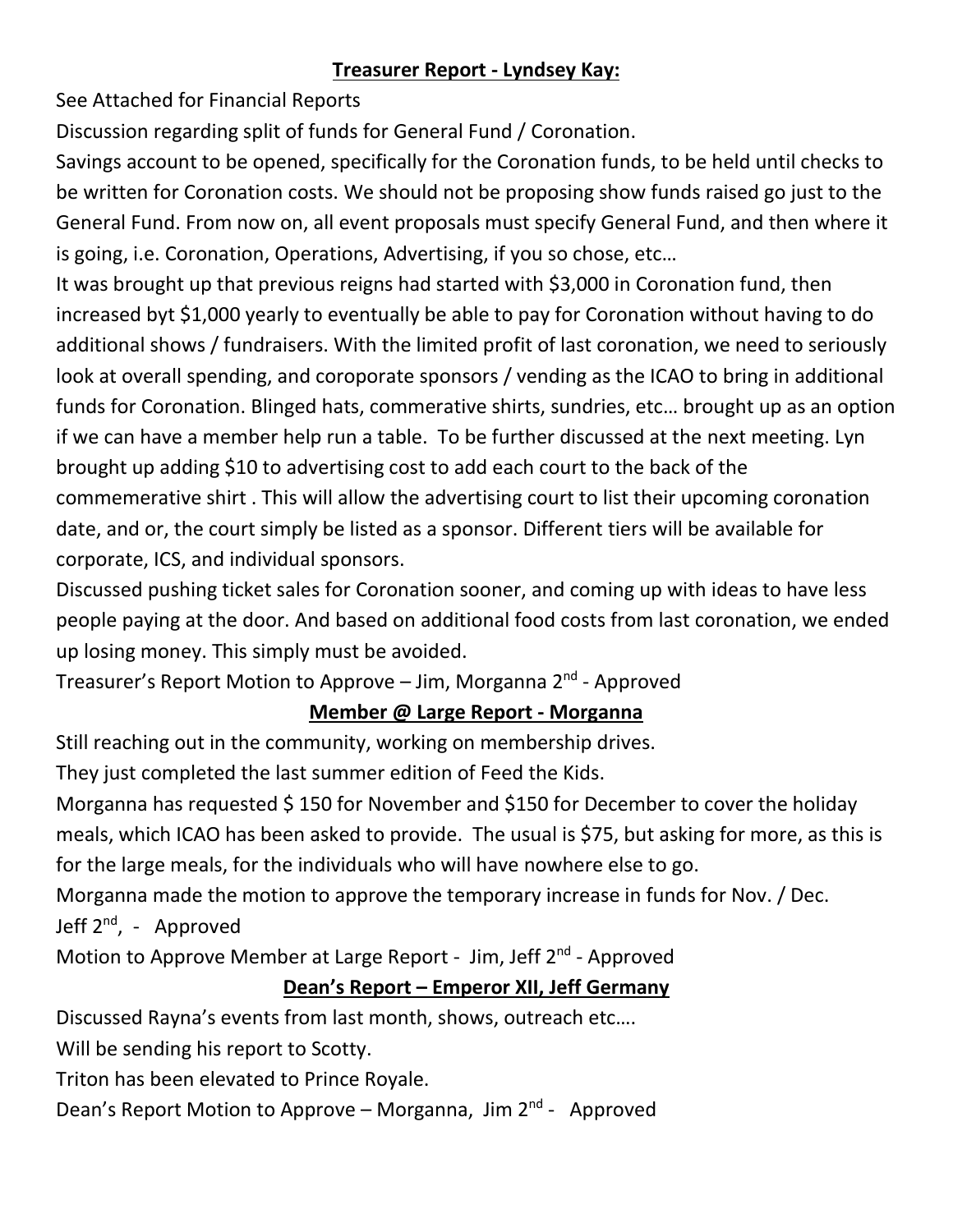#### **Monarch's Report – Empress XIII, Rayna Over**

Thanks to everyone that helped with the Beer Booth at Frankies and the Hootenany performances.

With the Monarch's Ball tonight, there is still a large number of Jello Shots that need to be sold, and volunteers to sell them.

October Shows: Monsters Under My Bed , Military USO Show

November Shows: Gospel Show, Few of My Favorite Things, Voices in My Head

December Shows: Holly Ball

Encourage people to INVITE people personally to events, this manipulates the FB algorithims for the event to show up in more places and people love personal inviations.

Motion to Approve Monarch's Report: Morganna, 2<sup>nd</sup> Jim - Approved

#### **New Business:**

Miranda brought up who the Ball Coordinator will be for Coronation. This had previously been discussed and decided at the beginning of the reign. Rayna wanted to discuss the matter privately with Ray. Tabled

New Charity: Northeast Oklahoma Veterans Freedom Tour

It was discussed that the perception of us assisting a charity that may and or may not need our services may be a little clouded. Also, the perception of whether it was appropriate for our members to be utilizing the freedom flight seat, as it could be seen as we are raising money for the cost of our members to go. The services provided are for military vets, regardless of income, status, or disability, the opportunity to see what they fought for. Motion to approve made by Morganna, was  $2^{nd}$  by Jim, and was ultimately approved by the BOD.

Regarding Grievance filed *(amended Oct 29, 2021)*:

Members were nominated to be a part of the Judiciary Committee to investigate the recent grievance filed within the ICAO.

College Nominated Miranda – found to be in good standing. However, as brought up by the President of BOD, there is a conflict of interest and would not be allowed the nomination, this was not a BOD voted decision. The college then nominated Trevor, who is found to be in good standing, to which he accepted

Keri Jo nominated Andrew (Psycho) and Razer Wulf – both found in good standing

Rayna nominated Elizabeth – found to be in good standing

Aurora nominated Mitch - found to be in good standing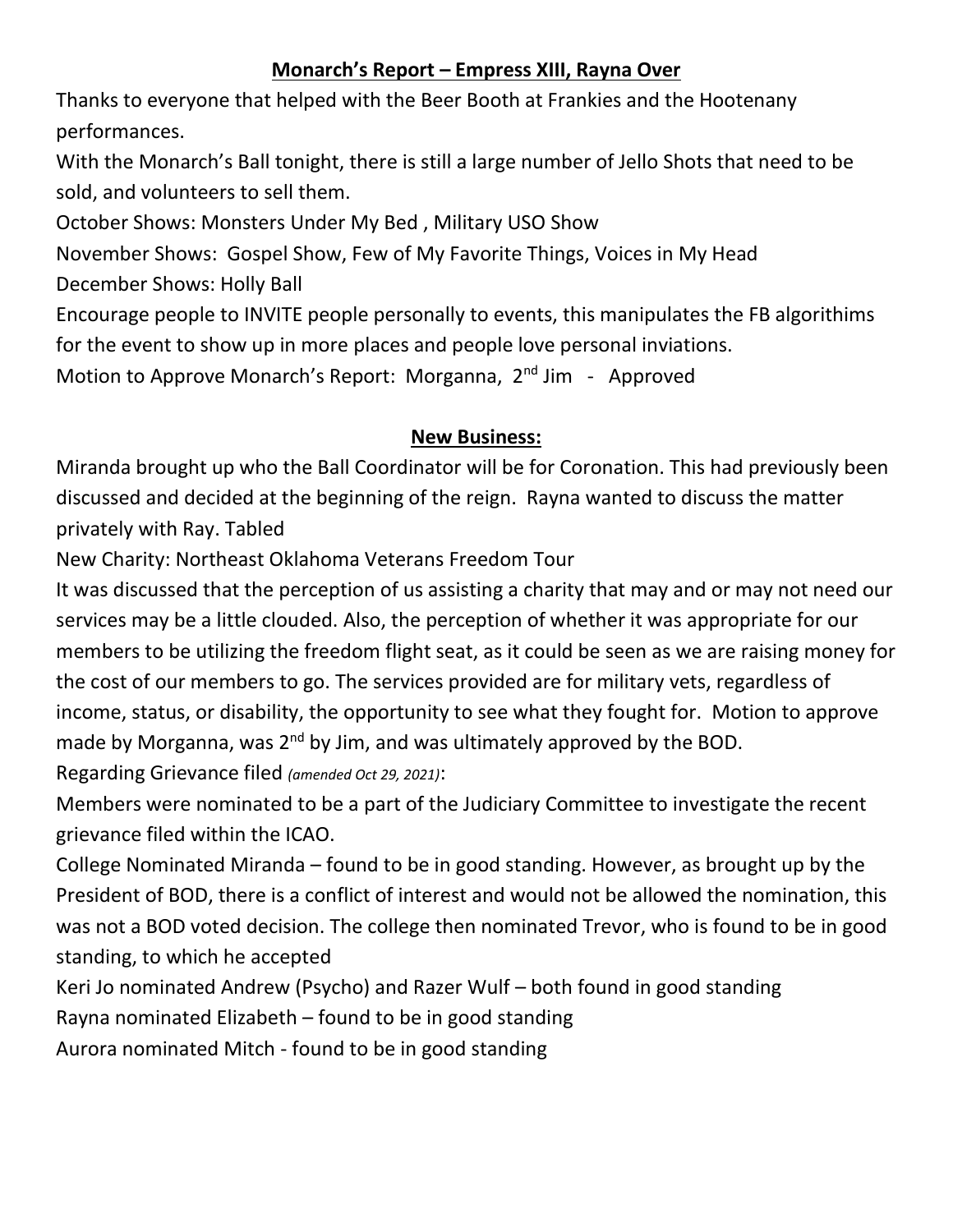#### **The Judiciary Committee is as follows:**

Executive BOD Member, Head of Comitte – Lyn Non Executive BOD Member – Morgana College Member – Trevor General Members x2 – Razer , Andrew Lyn will be communicating with the committee to begin the investigative process.

Motion to Adjourn @ 1430 made by Jim,  $2^{nd}$  by Morganna Next Meeting: TBA

Ray Wilkins **Ray Wilkins** 2008 - 2008 - 2009 - 2009 - 2009 - 2009 - 2009 - 2009 - 2009 - 2009 - 2009 - 2009 - 200 President, Board of Directors **Treasurer**, Board of Director

---------------------------------- -----------------------------------------

Approved in Email: October 28, 2021

Minutes amended October 29, 2021 *signed copies of the minuets will be saved with the Reign XIII files*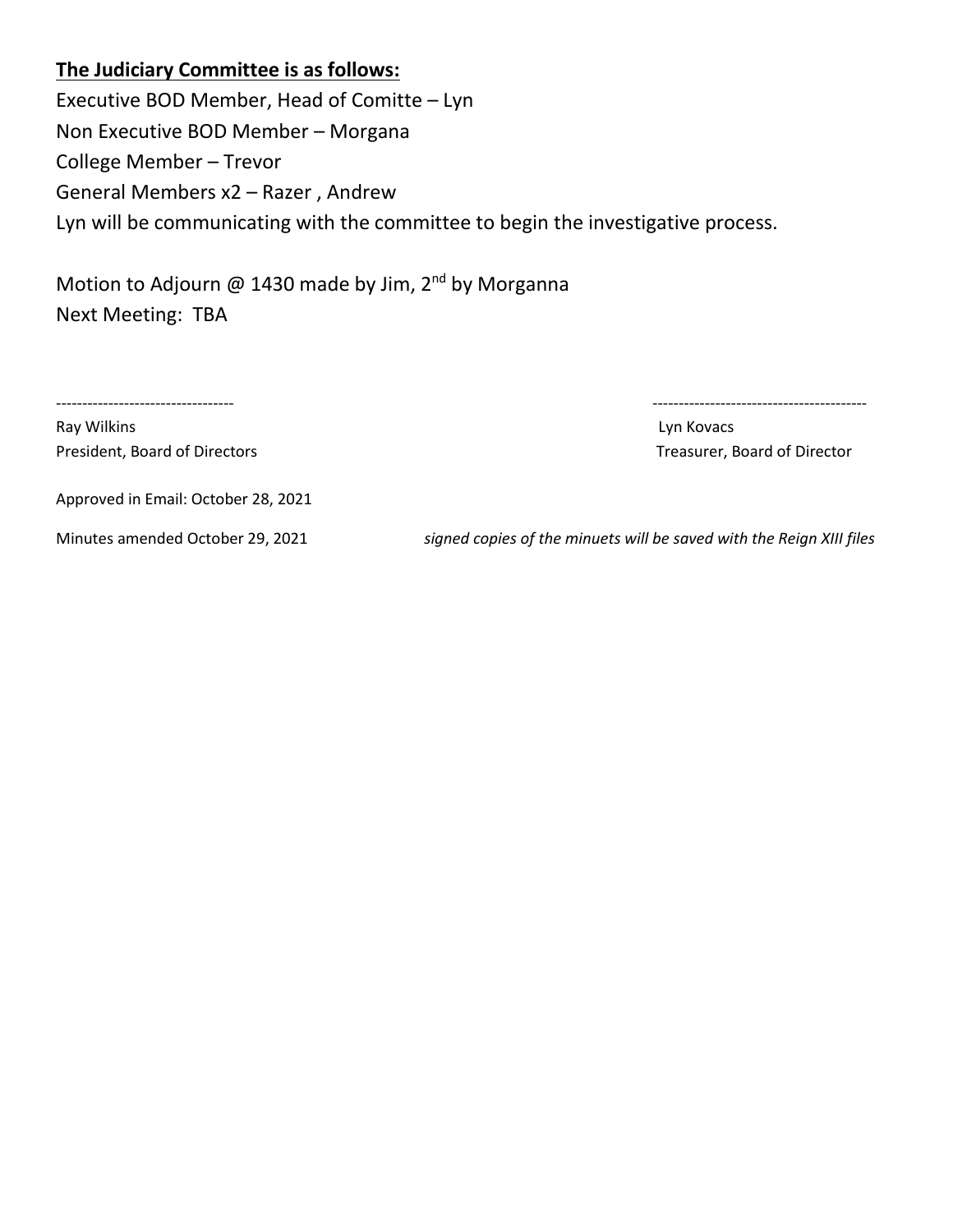|                     | Self Storage in Tulsa, OK 74107   M X<br>÷.       |                                                                                                                                                                                                                                                                                                                                                                                                                                                    |                                                                                                                                     |                                                                                                                              |                                                                                                           | $\Box$<br>$\Sigma$<br>O    |
|---------------------|---------------------------------------------------|----------------------------------------------------------------------------------------------------------------------------------------------------------------------------------------------------------------------------------------------------------------------------------------------------------------------------------------------------------------------------------------------------------------------------------------------------|-------------------------------------------------------------------------------------------------------------------------------------|------------------------------------------------------------------------------------------------------------------------------|-----------------------------------------------------------------------------------------------------------|----------------------------|
| C                   | midconselfstorage.com/self-storage-tulsa-ok-f6979 |                                                                                                                                                                                                                                                                                                                                                                                                                                                    |                                                                                                                                     |                                                                                                                              |                                                                                                           | Q                          |
| by availity<br>Apps | Meritain<br>ч.                                    |                                                                                                                                                                                                                                                                                                                                                                                                                                                    |                                                                                                                                     | Web TPA Provider                                                                                                             | Careweb CCOK                                                                                              | $\gg$<br>闺<br>Reading list |
|                     | <b>UNIT PRICES</b>                                | <b>STORAGE TOOLS</b>                                                                                                                                                                                                                                                                                                                                                                                                                               | <b>CONTACT US</b>                                                                                                                   | <b>NEARBY</b>                                                                                                                | FAQ                                                                                                       |                            |
|                     | 日本 19 10 10 10 10 11 12                           |                                                                                                                                                                                                                                                                                                                                                                                                                                                    | <b>MIDCON SELF STORAGE</b><br>4401 S Jackson Ave<br>Tulsa, OK 74107<br>O Reviews<br>918.238.8572<br>Current Customers: 918.895.9675 | <b>OFFICE HOURS</b><br><b>SUN</b><br>MON-FRI<br>SAT<br>Electronic Move In 24 hours a day<br><b>ACCESS HOURS</b><br>SUN - SAT | CLOSED<br>8:00 AM - 4:30 PM<br>CLOSED<br>6:00 AM - 10:00 PM                                               | Write A Review             |
|                     | University.                                       | MIDCON SELF STORAGE > STORAGE LOCATIONS IN TULSA, OIL > MIDCON SELF STORAGE - TULSA<br>Midcon Self Storage is located Northwest of I-44, easily accessible via Route 66 and<br>Highway 75. We serve Tulsa, OK and several surrounding areas including Sand Springs,<br>Oakhurst and Prattville. We're perfectly located to provide affordable and quality<br>storage service to college students attending The University of Tulsa or Oral Roberts |                                                                                                                                     |                                                                                                                              | *****<br>Like what you see? We'd love to hear from you. Tell us<br>all about it.<br><b>WRITE A REVIEW</b> |                            |
|                     | <b>UNIT SIZES</b>                                 | <b>DIRECTIONS</b>                                                                                                                                                                                                                                                                                                                                                                                                                                  | ABOUT US.                                                                                                                           | <b>PHOTOS</b>                                                                                                                | <b>REVIEWS</b>                                                                                            |                            |
|                     | <b>ALL UNITS</b>                                  | SMALL UNITS                                                                                                                                                                                                                                                                                                                                                                                                                                        | <b>VEHICLE/OTHER</b>                                                                                                                |                                                                                                                              | STORAGE<br>CALCULATOR<br>m                                                                                |                            |
|                     | 5x7                                               | Self Storage - Climate Controlled, Electronic<br>Access, Secure, Security Cameras, Self<br>Storage Units, 1st floor                                                                                                                                                                                                                                                                                                                                |                                                                                                                                     | Web Rate<br>\$35                                                                                                             | <b>MOVE IN</b><br><b>RESERVE</b>                                                                          |                            |
|                     | 12x20                                             | Parking - (NW) - Electronic Access, Secure,<br>Security Cameras, 1st floor                                                                                                                                                                                                                                                                                                                                                                         |                                                                                                                                     | Web Rate<br>\$50                                                                                                             | <b>MOVE IN</b><br><b>RESERVE</b>                                                                          |                            |
|                     | 12x25                                             | Parking - (P) - Electronic Access, Secure,<br>Security Cameras, 1st floor<br>AF                                                                                                                                                                                                                                                                                                                                                                    |                                                                                                                                     | Web Rate<br>\$55                                                                                                             | <b>MOVE IN</b><br><b>RESERVE</b>                                                                          |                            |